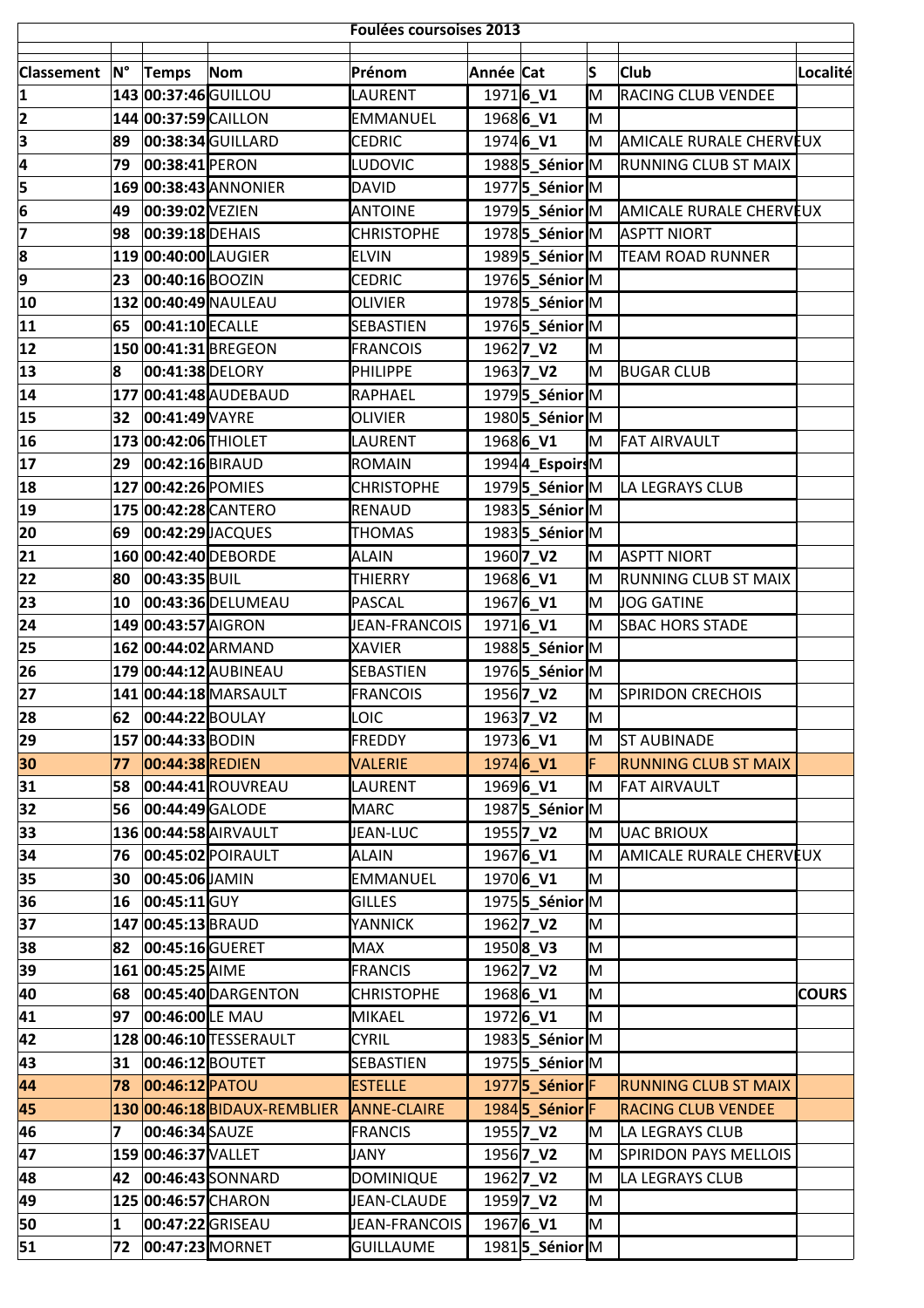| 52       |              | 156 00:47:27 BILLON  |                         | <b>JOEL</b>                     |                  | 1956 <b>7_V2</b>                    | M      | <b>ST AUBINADE</b>               |              |
|----------|--------------|----------------------|-------------------------|---------------------------------|------------------|-------------------------------------|--------|----------------------------------|--------------|
| 53       |              |                      | 178 00:47:29 GUIROUX    | <b>ERIC</b>                     |                  | 1975 <b>5</b> _Sénior <sup>M</sup>  |        |                                  |              |
| 54       | 90           | 00:47:30 GILBERT     |                         | SEBASTIEN                       |                  | 1985 <b>5</b> _Sénior <sup>M</sup>  |        |                                  |              |
| 55       | 81           | 00:47:31 VERGER      |                         | <b>GERALD</b>                   |                  | 19795 Sénior M                      |        |                                  |              |
| 56       | 67           | 00:47:34 LIEVRE      |                         | <b>SEBASTIEN</b>                |                  | 1974 <b>6_V1</b>                    | lм     | <b>APE CHATILLON /THOUET</b>     |              |
| 57       | 84           | 00:47:34 RENOUX      |                         | LAURENT                         |                  | 1974 <b>6_V1</b>                    | M      | <b>APE CHATILLON /THOUET</b>     |              |
| 58       |              | 164 00:47:35 CARIOU  |                         | <b>MICHEL</b>                   |                  | 1955 <b>7_V2</b>                    | M      | <b>ASPTT NIORT</b>               |              |
| 59       |              |                      | 180 00:47:38 BRILLOUX   | <b>PATRICK</b>                  | 1962             | $Z$ V <sub>2</sub>                  | M      | <b>AMICALE RURALE CHERVEUX</b>   |              |
| 60       | 96           | 00:47:45 HENRI       |                         | JEAN-PIERRE                     |                  | 19538_V3                            | lм     | <b>COURIR A NIORT</b>            |              |
| 61       | $ 12\rangle$ | 00:47:53 JEGOU       |                         | JEAN-LOUIS                      |                  | 1961 <b>7_V2</b>                    | lм     |                                  |              |
| 62       |              | 131 00:48:04 DERRE   |                         | <b>CHRISTOPHE</b>               |                  | 1969 <b>6_V1</b>                    | lм     |                                  |              |
| 63       | 99           | 00:48:31 RAPEAU      |                         | JEAN-PIERRE                     |                  | 1962 <b>7_V2</b>                    | Iм     | LES GALOPINS POMPINOIS           |              |
| 64       |              | 148 00:48:42 GILLARD |                         | <b>CHRISTOPHE</b>               |                  | 19795_SéniorM                       |        | LA LEGRAYS CLUB                  |              |
| 65       | 6            |                      | 00:48:44 CHESNEAU       | SYLVAIN                         |                  | 1970 <b>6 V1</b>                    | lм     |                                  |              |
| 66       |              | 142 00:48:47 RIFFAUD |                         | <b>OLIVIER</b>                  |                  | 1972 <b>6_V1</b>                    | lм     | <b>LEST TEAM</b>                 |              |
| 67       | 95           |                      | 00:49:01 BERNARD        | <b>PATRICE</b>                  |                  | 1964 <b>7_V2</b>                    | lм     |                                  |              |
| 68       |              |                      | 145 00:49:04 CHARLES    | <b>EMILE</b>                    |                  | 19905_SéniorM                       |        |                                  | <b>COURS</b> |
| 69       |              | 146 00:49:05 HENRI   |                         | <b>NICOLAS</b>                  |                  | 19924_EspoirsM                      |        |                                  |              |
| 70       |              |                      | 100 00:49:15 NIVEAULT   | <b>DANIEL</b>                   |                  | 1956 <b>7_V2</b>                    | lм     | LA LEGRAYS CLUB                  |              |
| 71       | 64           |                      | 00:49:18 DEMERCASTEL    | <b>CORINNE</b>                  |                  | 19676_V1                            | F      |                                  |              |
| 72       | 61           |                      | 00:49:20 LOULERGUE      | FREDDY                          |                  | 1974 <b>6_V1</b>                    | M      | POUZAUGES                        |              |
| 73       | 20           | 00:49:28 VAIRON      |                         | THIERRY                         |                  | 19676_V1                            | M      |                                  |              |
| 74       | 25           |                      | 00:49:35 BREMOND        | <b>JEAN-LUC</b>                 |                  | 1970 <b>6_V1</b>                    | M      |                                  |              |
| 75       | 60           |                      | 00:49:39 BREMOND        | <b>PHILIPPE</b>                 | 19736_V1         |                                     | lм     |                                  |              |
| 76       |              |                      | 135 00:49:42 HUGUERRE   | <b>DANIEL</b>                   |                  | 1945 <b>8_V3</b>                    | lм     |                                  |              |
| 77       |              | 168 00:50:02 MALARY  |                         | ARNAUD                          | 19746_V1         |                                     | lм     |                                  |              |
| 78       |              | 117 00:50:23 LE MEN  |                         | <b>MEHDI</b>                    |                  | 19895_SéniorM                       |        |                                  |              |
| 79       | 87           | 00:50:24 PEYROT      |                         | <b>PASCAL</b>                   |                  | 1960 <b>7_V2</b>                    | lм     | <b>ASPTT NIORT</b>               |              |
| 80       |              | 116 00:50:26 GENEX   |                         | <b>NICOLAS</b>                  |                  | 19895 Sénior M                      |        |                                  |              |
| 81       | 50           | 00:50:29 METAY       |                         | <b>BRUNO</b>                    |                  | 1962 <b>7_V2</b>                    | lм     |                                  |              |
| 82       | 86           | $ 00:50:47 $ LABBE   |                         | <b>PHILIPPE</b>                 |                  | 19498 V3                            | ΙM     |                                  |              |
| 83       |              | 153 00:50:56 BONNET  |                         | JEAN-MARIE                      |                  | 1959 <b>7_V2</b>                    | M      |                                  |              |
| 84       |              | 101 00:51:04 DALLAY  |                         | <b>CYRIL</b>                    |                  | 1975 <b>5</b> _Sénior <sup>IM</sup> |        | AMICALE RURALE CHERVEUX          |              |
| 85       | 17           |                      | 00:51:05 PETITJEAN      | <b>DOMINIQUE</b>                |                  | 1955 <b>7_V2</b>                    |        | <b>POUZAUGES</b>                 |              |
| 86       |              | 174 00:51:08 MARIA   |                         | JEAN-CLAUDE                     |                  | 19538 V3                            | lм     |                                  |              |
| 87       | 28           |                      | 00:51:13 GUIGNARD       | JEAN-MARIE                      |                  | 1963 <b>7_V2</b>                    | M      | LA LEGRAYS CLUB                  |              |
| 88       |              | 139 00:51:21 HAY     |                         | <b>CHRISTIAN</b>                |                  | 1960 <b>7_V2</b>                    | M      |                                  |              |
| 89       | 48           | 00:51:26JANNIN       |                         | <b>JAMES</b>                    |                  | 1969 <b>6_V1</b>                    | lм     |                                  | <b>COURS</b> |
| 90       | 14           | 00:51:30 MARTIN      |                         | SAMUEL                          |                  | 1980 5 Sénior M                     |        | LA LEGRAYS CLUB                  |              |
| 91       | 15           |                      | 00:51:33 BARIBAUD       | <b>JOEL</b>                     |                  | 1955 <b>7_V2</b>                    | M      | LA LEGRAYS CLUB                  |              |
| 92       |              | 176 00:51:42 BRUNET  |                         | <b>ALAIN</b>                    |                  | 19528_V3                            | M      | <b>JOG GATINE</b>                |              |
| 93       | 19           |                      | 00:51:54 VANNIER        | <b>CHRISTIAN</b>                |                  | 1966 <b>6_V1</b>                    | M      | LA LEGRAYS CLUB                  |              |
| 94<br>95 | 24           | 00:52:05 BODIN       | 122 00:52:15 GUILBAUD   | <b>LOIC</b>                     |                  | 1973 <b>6_V1</b>                    | M<br>F | <b>CLUB ATHLETIQUE PARTHENAY</b> | <b>COURS</b> |
| 96       | 41           | 00:52:16 MARTIN      |                         | <b>CECILE</b><br><b>ANTHONY</b> | 1969 <b>6_V1</b> | 1975 <b>5</b> _Sénior <sup>M</sup>  |        | LES GALOPINS POMPINOIS           |              |
| 97       |              | 181 00:52:28 PISCOU  |                         | <b>FRANCK</b>                   | 1972             | 6V1                                 | M      |                                  |              |
| 98       |              |                      | 113 00:52:34 BOURASSEAU | <b>PIERRICK</b>                 |                  | 1963 <b>7_V2</b>                    | lм     |                                  |              |
| 99       |              | 186 00:52:52 GIRARD  |                         | <b>DAVID</b>                    | 1977             | 5_Sénior M                          |        | <b>NIORT HBS</b>                 |              |
| 100      |              |                      | 105 00:52:58 PASSEBON   | PHILIPPE                        |                  | 1956 <b>7_V2</b>                    | IМ     | POMPIERS 79                      |              |
| 101      |              | 170 00:52:59 PIOU    |                         | JEAN-PAUL                       |                  | 1957 <b>7_V2</b>                    | lм     |                                  |              |
| 102      |              |                      | 133 00:53:05 SENELIER   | <b>DIDIER</b>                   |                  | 1957 <b>7_V2</b>                    | M      | <b>ASPTT NIORT</b>               |              |
| 103      | 36           | 00:53:11 MOTTET      |                         | <b>EMMANUEL</b>                 |                  | 1975 <b>5</b> _Sénior <sup>M</sup>  |        |                                  |              |
| 104      |              |                      | 123 00:53:15 GUILBAUD   | JEAN-PIERRE                     |                  | 1964 <b>7_V2</b>                    | IМ     | <b>CLUB ATHLETIQUE PARTHENAY</b> |              |
| 105      | 43           |                      | 00:53:18 BOUSSEREAU     | <b>HELENE</b>                   |                  | 19726_V1                            | F      |                                  | <b>COURS</b> |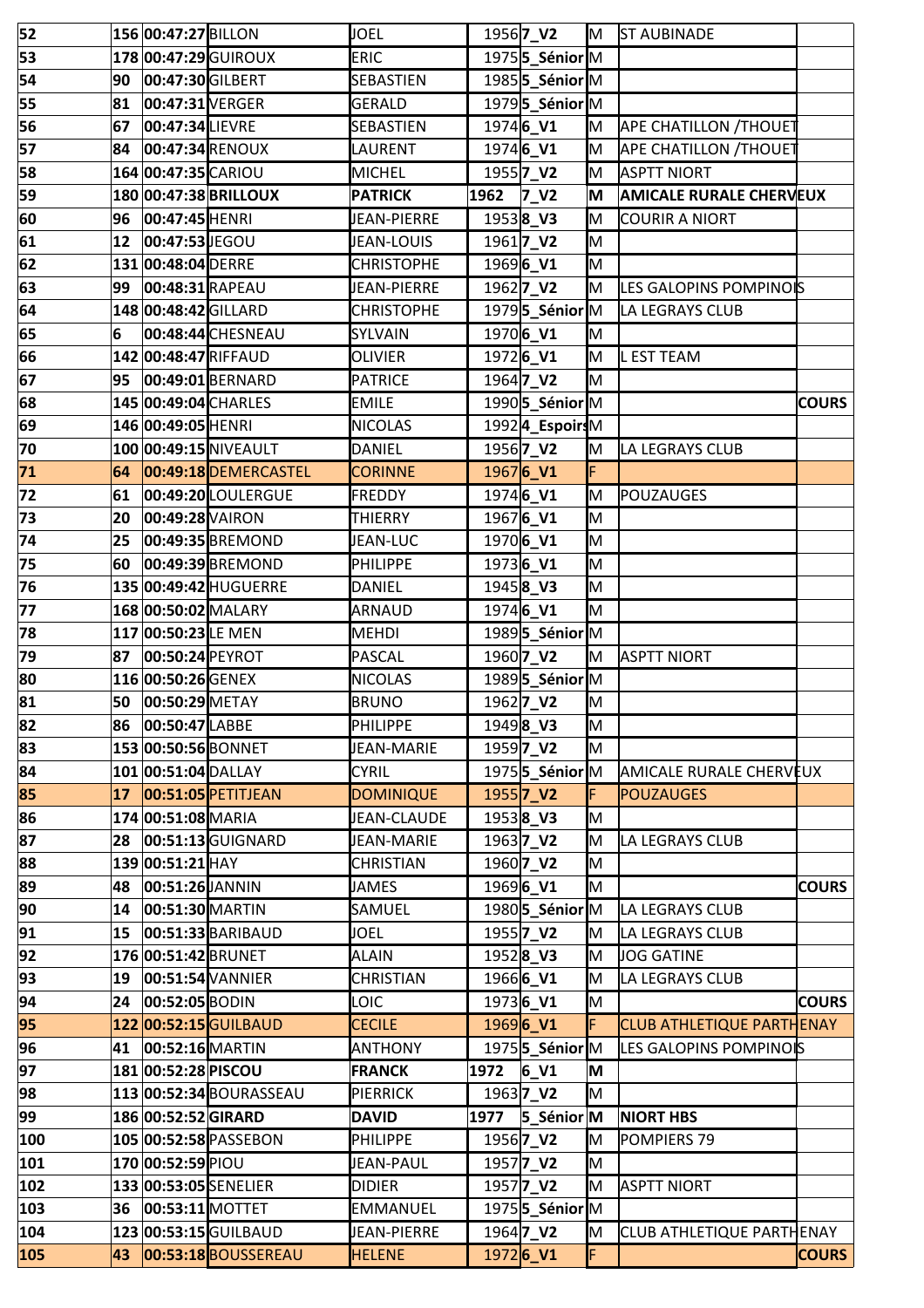| 106        | 33 | 00:53:29 FEVRE       |                                                  | ANGELIQUE                            |      | 19746 V1                              | IF  |                                   |              |
|------------|----|----------------------|--------------------------------------------------|--------------------------------------|------|---------------------------------------|-----|-----------------------------------|--------------|
| 107        |    |                      | 137 00:53:31 RUBBENS                             | EMMANUEL                             |      | 1964 <b>7 V2</b>                      | lм  | <b>UAC BRIOUX</b>                 |              |
| 108        | 11 | 00:53:49 LOUDUN      |                                                  | MANUEL                               |      | 19746_V1                              | lм  |                                   | <b>COURS</b> |
| 109        | 93 |                      | 00:53:56 BOUBIEN                                 | <b>YVES</b>                          |      | 19498 V3                              | lм  |                                   |              |
| 110        |    | 184 00:53:59 BOINOT  |                                                  | <b>ERIC</b>                          | 1966 | 6V1                                   | M   |                                   |              |
| 111        |    |                      | 107 00:54:03 BORDAGE                             | <b>PATRICK</b>                       |      | 1968 <b>6_V1</b>                      | lм  | POMPIERS CHAMPDENIERS             |              |
| 112        | 22 |                      | 00:54:48 ROUSSEAU                                | <b>JULIE</b>                         |      | 1990 5_Sénior F                       |     | <b>ASPTT NIORT</b>                |              |
| 113        |    |                      | 108 00:55:07 CHAMPEIL                            | <b>ALAIN</b>                         |      | 19488 V3                              | lм  | POMPIERS CHAMPDENIERS             |              |
| 114        | 47 |                      | 00:55:09 BONNEAU                                 | LUC                                  |      | 1960 <b>7_V2</b>                      | lм  | <b>ASPTT NIORT</b>                |              |
| 115        | 73 |                      | 00:55:10 QUEREUX                                 | <b>BRUNO</b>                         |      | 19963_JuniorsM                        |     |                                   |              |
| 116        |    |                      | 124 00:55:10 CHAUSSON                            | <b>MATHIEU</b>                       |      | 1987 5_Sénior M                       |     |                                   |              |
| 117        | 27 |                      | 00:55:11 CHASSEAU                                | <b>FABRICE</b>                       |      | 1966 <b>6_V1</b>                      | lм  | LA LEGRAYS CLUB                   |              |
| 118        | 92 | 00:55:21 DUBRAY      |                                                  | <b>CHRISTIAN</b>                     |      | 1962 <b>7_V2</b>                      | lм  |                                   | <b>COURS</b> |
| 119        |    |                      | 104 00:55:45 PASSEBON                            | <b>BRIGITTE</b>                      |      | 1960 <b>7_V2</b>                      | F   | <b>POMPIERS 79</b>                |              |
| 120        | 18 |                      | 00:55:47 DELPLANQUE                              | THIERRY                              |      | 19726_V1                              | lм  |                                   |              |
| 121        | 5  | 00:55:52 BABIN       |                                                  | <b>BENJAMIN</b>                      |      | 19895 Sénior M                        |     |                                   |              |
| 122        | 2  |                      | 00:55:54 MERCERON                                | MARIE-LAURE                          |      | 19686_V1                              |     |                                   |              |
| 123        | 88 | 00:56:02 ISNARD      |                                                  | <b>DELPHINE</b>                      |      | $1972$ 6 V1                           |     | <b>ENDURANCE 23</b>               |              |
| 124        |    |                      | 103 00:56:06 BERTAUD                             | <b>MAGALIE</b>                       |      | 19785_SéniorF                         |     | <b>ASPTT NIORT</b>                |              |
| 125        |    |                      | 158 00:56:37 CHATAIGNER                          | <b>SANDRINE</b>                      |      | 19765 SéniorF                         |     |                                   |              |
| 126        | 37 |                      | 00:56:45 GIRAUDON                                | LAURENT                              |      | 1968 <b>6_V1</b>                      | Iм  | LA LEGRAYS CLUB                   |              |
| 127        | 51 | 00:56:49 GUILLOT     |                                                  | <b>KARINE</b>                        |      | 19736_V1                              |     | <b>ASPTT NIORT</b>                |              |
| 128        | 66 | 00:56:51 RENOUX      |                                                  | <b>SANDRA</b>                        |      | 1975 <b>5</b> _SéniorF                |     | LES FILLES DE PARTHENAY           |              |
| 129        | 85 | 00:56:56 GRELIER     |                                                  | <b>VINCENT</b>                       |      | 1969 <b>6_V1</b>                      | M   |                                   |              |
| 130        |    |                      | 112 00:56:57 BARIBEAU                            | <b>BERNADETTE</b>                    |      | 1962 <b>7_V2</b>                      | F   |                                   |              |
| 131        |    |                      | 183 00:56:58 CHEDUMBRUN<br>155 00:56:59 FOURNIER | <b>MARYLENE</b>                      | 1979 | $5$ _Sénior $ F $<br>1966 <b>6_V1</b> |     | <b>FOULEES CAILLIE-MAUZE</b>      |              |
| 132        | 4  | 00:57:24 BERTIN      |                                                  | <b>FABIENNE</b>                      |      |                                       | lм  |                                   |              |
| 133<br>134 |    |                      | 120 00:57:34 BERNARDIN                           | <b>DOMINIQUE</b><br><b>MICHELINE</b> |      | 1964 <b>7_V2</b><br>19478_V3          | F   | <b>JOG GATINE</b>                 |              |
| 135        | 94 |                      | 00:57:35 BOUBIEN                                 | <b>YVETTE</b>                        |      | 19498_V3                              | F   |                                   |              |
| 136        |    |                      | 165 00:57:37 BOURREAU                            | SAMUEL                               |      | 1971 <b>6_V1</b>                      | IM. | LES GALOPINS POMPINOIS            |              |
| 137        |    |                      | 166 00:57:38 ROSSARD                             | <b>EMMANUEL</b>                      |      | 1975 <b>5</b> _Sénior <sup>M</sup>    |     | LES GALOPINS POMPINOIS            |              |
| 138        |    |                      | 114 00:57:39 FLANDROIT                           | <b>DOMINIQUE</b>                     |      | 1956 <b>7_V2</b>                      | Iм  |                                   |              |
| 139        | 39 | 00:58:18 PERCOT      |                                                  | <b>CATHERINE</b>                     |      | 1960 <b>7_V2</b>                      | F   | <b>FOULEES CAILLIE-MAUZE</b>      |              |
| 140        |    |                      | 171 00:58:19 DUCASSE                             | JOSE                                 |      | 19518_V3                              | lм  |                                   |              |
| 141        |    |                      | 109 00:58:25 BLUTEAU                             | <b>SEBASTIEN</b>                     |      | 1982 <b>5_Sénior</b> M                |     | POMPIERS CHAMPDENIE <b>ICOURS</b> |              |
| 142        | 26 |                      | 00:58:29 RIMBEAU                                 | JEAN-MARC                            |      | 1961 <b>7 V2</b>                      | Iм  | LA LEGRAYS CLUB                   |              |
| 143        |    | 134 00:58:30 LACROIX |                                                  | <b>PHILIPPE</b>                      |      | 19666 V1                              | lм  |                                   |              |
| 144        | 74 |                      | 00:58:31 TEMPEREAU                               | <b>GAELLE</b>                        |      | 19825 SéniorF                         |     | <b>LA LEGRAYS CLUB</b>            | <b>COURS</b> |
| 145        | 52 | 00:58:32 HAY         |                                                  | <b>ELODIE</b>                        |      | 1984 <b>5</b> _SéniorF                |     |                                   |              |
| 146        | 63 | 00:58:46 COLARD      |                                                  | <b>DOROTHEE</b>                      |      | 1975 <b>5 Sénior</b> F                |     |                                   |              |
| 147        |    | 126 00:58:51 VAUTIER |                                                  | MICHEL                               |      | 19538_V3                              | M   |                                   |              |
| 148        | 59 |                      | 00:59:06 TEMPEREAU                               | <b>SARAH</b>                         |      | $1973$ 6_V1                           |     |                                   |              |
| 149        |    | 118 00:59:07 PY      |                                                  | <b>MIREILLE</b>                      |      | 19488_V3                              |     | <b>MAAM</b>                       |              |
| 150        | 35 | 00:59:35 DECOUX      |                                                  | <b>MARIE-LINE</b>                    |      | $1971$ <sup>6</sup> _V1               |     |                                   |              |
| 151        | 3  | 00:59:44 BOUZIN      |                                                  | RENE                                 |      | 19498 V3                              | lм  |                                   |              |
| 152        | 13 |                      | 00:59:54 GIRAUDON                                | <b>LAURE</b>                         |      | 1966 <b>6_V1</b>                      |     | <b>LA LEGRAYS CLUB</b>            | <b>COURS</b> |
| 153        |    |                      | 129 01:00:04 BIDAUX-REMBLIER                     | MARIE-HELENE                         |      | 19795 SéniorF                         |     | <b>NACO 79</b>                    |              |
| 154        |    |                      | 111 01:00:12 MIREBEAU                            | <b>CHRISTELLE</b>                    |      | 19775 SéniorF                         |     |                                   |              |
| 155        |    | 185 01:00:31 BOINOT  |                                                  | <b>NELLY</b>                         | 1972 | 6V1                                   | F   | <b>NACO 79</b>                    |              |
| 156        | 34 | $ 01:00:39 $ BRIS    |                                                  | <b>FRANCOISE</b>                     |      | 1968 <b>6 V1</b>                      |     |                                   | <b>COURS</b> |
| 157        | 21 | 01:00:41 VAIRON      |                                                  | <b>VALERIE</b>                       |      | 1970 <b>6 V1</b>                      | F   |                                   |              |
| 158        |    |                      | 115 01:00:42 PETREAU                             | <b>CHRISTOPHE</b>                    |      | 19676_V1                              | M   |                                   |              |
| 159        |    | 154 01:00:42 AIME    |                                                  | <b>MARYLENE</b>                      |      | 19676_V1                              | F   | <b>ASPTT ST LIGUAIRE</b>          |              |